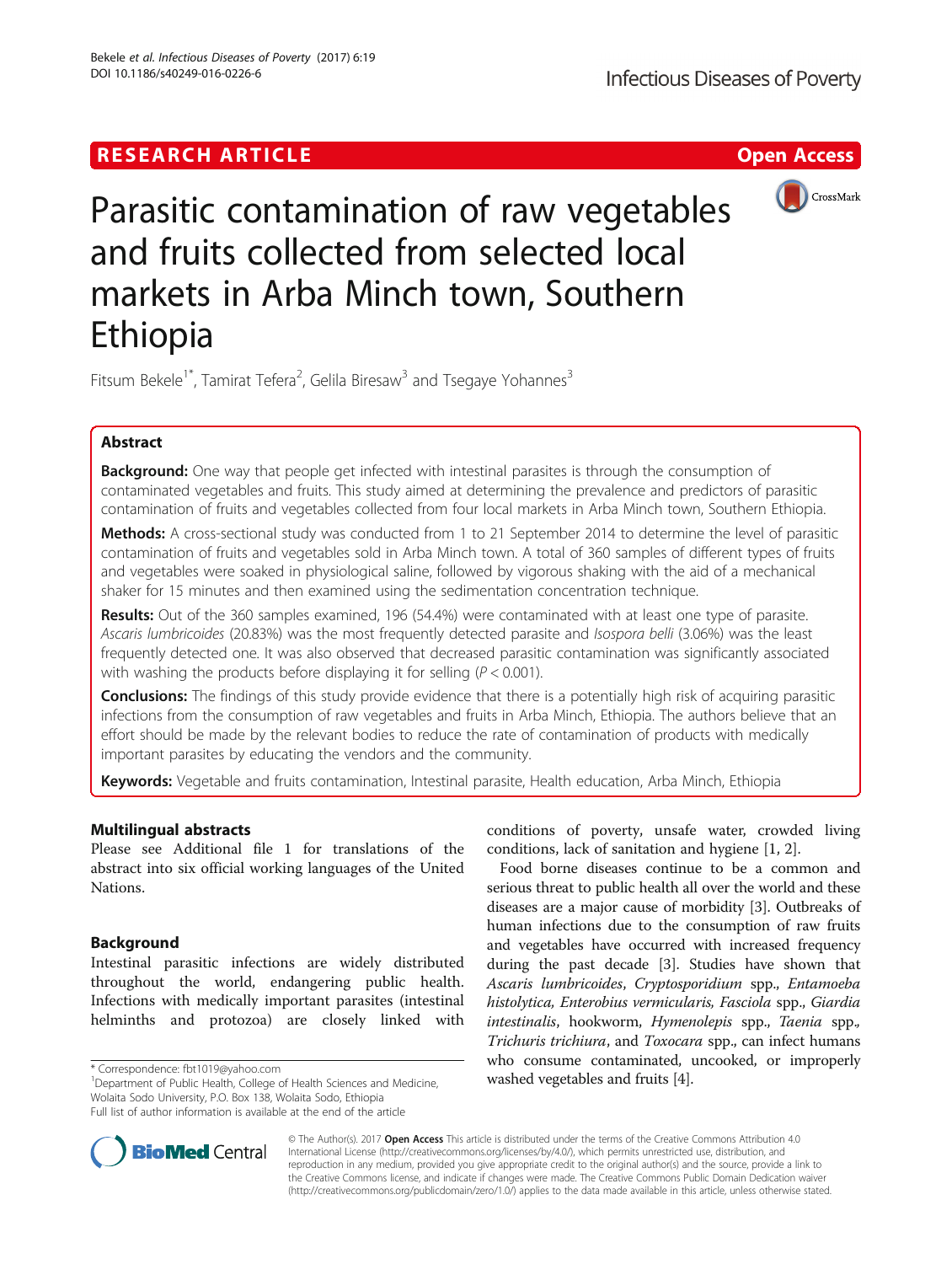Many studies had been conducted to evaluate the role of raw vegetables in the transmission of intestinal parasites, for example, in Alexandria, Egypt; Tripoli, Libya; Riyadh, Saudi Arabia; Iraq; Tehran and Qazvin Province, Iran; and the Philippines [\[5](#page-6-0)–[13\]](#page-6-0). All have stressed the importance of fruits and vegetables, particularly which are consumed raw and unwashed, in the transmission of medically important parasites.

Fruits and vegetables—by being a source of essential nutrients, vitamins, minerals, proteins, and fibers—play a major role in protecting the human body from a number of diseases. Consuming raw and improperly washed vegetables is a major way in which human pathogens are transmitted [[10, 11\]](#page-6-0). Because of poor hygienic practices related to planting, harvesting, packing, transportation, and storage, fruits and vegetables can become easily contaminated with parasites [[11\]](#page-6-0).

In developing countries such as Ethiopia, poor sanitation, and substandard and crowded living conditions lead to an increased risk of acquiring parasitic infections. To the best of our knowledge, there is no published document about the level of parasitological contamination of fruits and vegetables in Arba Minch town, Southern Ethiopia. Therefore, this study was designed to determine the level of parasitic contamination of selected fruits and vegetables and associated factors in this location.

## **Methods**

### Study area

A cross-sectional study was conducted between 1 and 20 September, 2014 to determine the level of parasitic contamination of fruits and vegetables sold in selected local markets in Arba Minch town, Southern Ethiopia. Arba Minch is located 505 km south of the capital Addis Ababa at an altitude of 1 200–1 300 meters above sea level with an average annual temperature of 29.7 °C. The town experience two distinct wet seasons which occur from March to May followed by a lesser rainfall season in October to December. The average annual rainfall is 700 mm.

## Data collection

A pre-tested semi-structured questionnaire was used for collecting data on factors associated with parasitic contamination of fruits and vegetables such as: status of the produces [washed before display or not, freshly collected or stayed more than one day, source of water used for washing, educational status of the vendors]. Data on means of display and type of the market were recorded by simple observation. In each market, samples were collected under normal purchase conditions from randomly selected sellers. A total of 40 vendors participated in this study.

### Sample collection and analysis

Eight types of fruits and vegetables (Persea americana (Avocado), Lactuca serriola (Lettuce), Brassica oleracea (Cabbage), Daucus carota (Carrot), Lycopersicon esculentum (Tomato), Capsicum annuum(Green pepper), Musa paradisiaca (Banana), and Mangifera indica (Mango)) were purchased from four conveniently located local markets, namely, Sikela (1 235 meters above sea level), Secha (1 300 meters above sea level), Yetnebersh (12 90 meters above sea level), and Konso-Sefer (1 275 meters above sea level) in Arba Minch town. An equal number of samples (45 each, total 360 samples) were collected from the markets.

Each sample was placed in a separate plastic bag and labeled with a unique number and its date of collection, and brought to the Arba Minch Hospital Leishmaniasis Research Centre Laboratory for parasitological analysis. Approximately 200 grams of each vegetable or fruit was soaked (for 15 minutes) in one liter of physiological saline, followed by vigorous shaking with the aid of a mechanical shaker [Vortex Genie 2] for 15 minutes. After overnight sedimentation in the washing solution, 15 milliliters of the sediment was transferred to a centrifuge tube using a sieve to remove undesirable matter. For concentrating the parasitic stages (ova, larvae, cysts, and oocysts), the tube was centrifuged at 3000 revolutions per minute for five minutes [[13\]](#page-6-0). After centrifugation, the supernatant was decanted carefully without shaking. Then, the sediment was agitated gently by hand to redistribute the parasitic stages. Finally, the sediment was examined under a light microscope [Olympus CHT] using  $\times$  10 and  $\times$  40 objectives. Modified Ziehl-Neelsen stained smears were prepared to detect coccidian protozoan oocysts including Cryptosporidium spp., Isospora belli,and Cyclospora cayetanensis [[14](#page-6-0)–[16](#page-6-0)].

### Data analysis

Statistical analysis was performed with SPSS software version 16 (IBM, Chicago, IL, USA). Probability values were considered to be statistically significant when the calculated P-value was equal to or less than 0.05. The difference in parasitic contamination among the different categories was compared using the Pearson's chi-square test  $(\chi^2)$  and Fisher's exact test, where appropriate. Univariate and multivariate logistic regression analyses were performed to identify factors associated with parasitic contamination of the fruits and vegetables.

### Results

In this study, 196 samples were identified as being contaminated with at least one type of parasite; the overall contamination rate was 54.4%. Table [1](#page-2-0) summarizes what percentage of each sample group was infected: 48.9% of the Capsicum annuum was infected, 66.7% of Brassica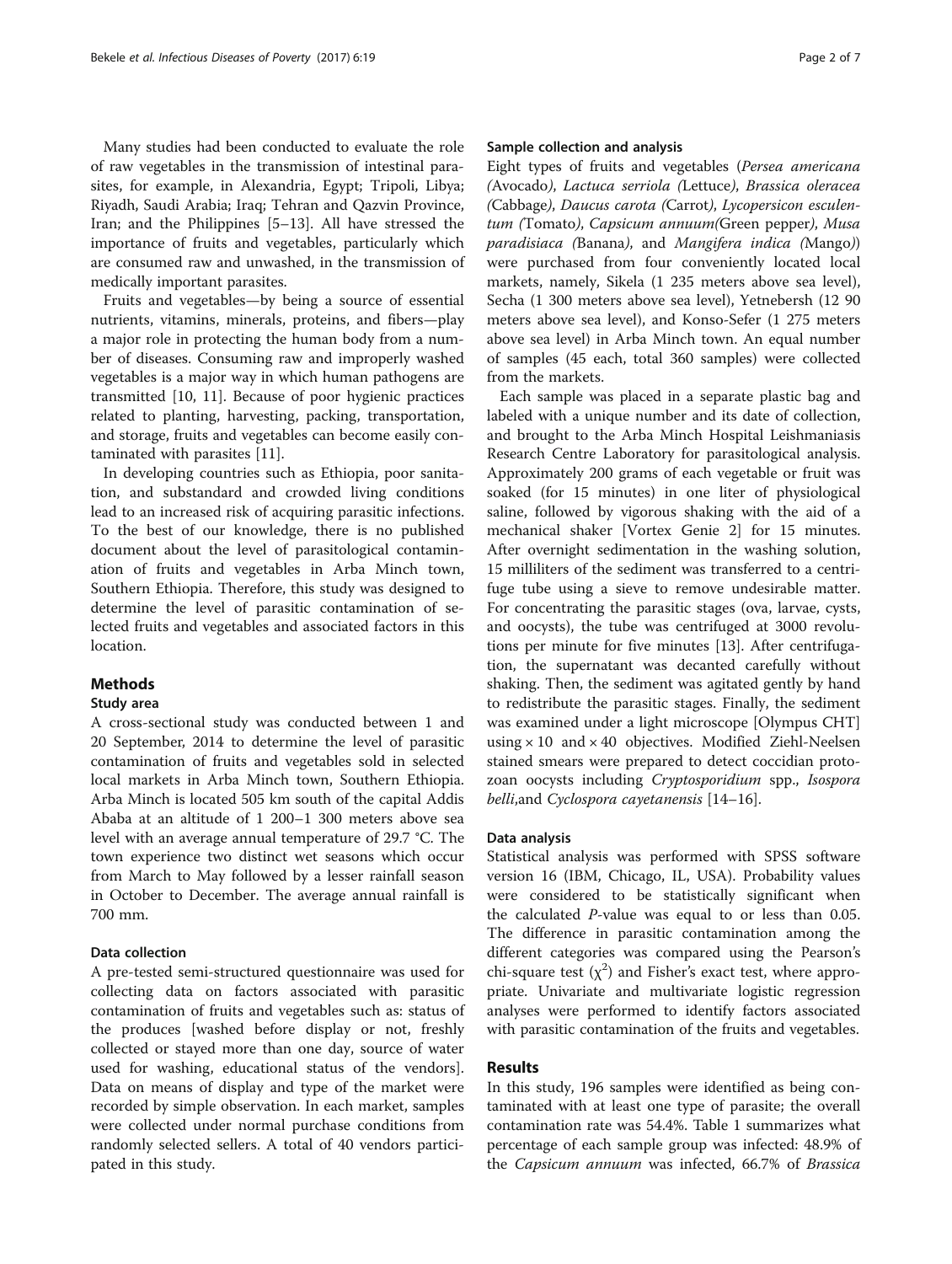| Type of produce        | Number<br>examined | Number positive<br>[%] | Number of parasite species detected |           |                     |              |
|------------------------|--------------------|------------------------|-------------------------------------|-----------|---------------------|--------------|
|                        |                    |                        | One [%]                             | Two [%]   | Three [%]           | Four [%]     |
| Capsicum annuum        | 45                 | 22 [48.9]              | 16 [35.6]                           | 4 [8.9]   | 2[4.4]              | 0            |
| Mangiferaindica        | 45                 | 18 [40.0]              | 14 [31.1]                           | 3[6.7]    | $[2.2]$             | $\mathbf{0}$ |
| Persegamericana        | 45                 | 17 [37.8]              | 14 [31.1]                           | 1 [2.2]   | $[2.2]$             | 1[2.2]       |
| Lycopersiconesculentum | 45                 | 32 [71.1]              | 27 [60.0]                           | 3[6.7]    | $[2.2]$             | 1[2.2]       |
| Daucuscarota           | 45                 | 28 [62.2]              | 23 [51.1]                           | 3[6.7]    | 2[4.4]              | $\mathbf{0}$ |
| <i>Lactucaserriola</i> | 45                 | 27 [60.0]              | 25 [55.6]                           | 2[4.4]    | $\mathbf{0}$        | $\Omega$     |
| Brassica oleracea      | 45                 | 30 [66.7]              | 26 [57.8]                           | 3[6.7]    | $\lceil 2.2 \rceil$ | $\mathbf{0}$ |
| Musa paradisiaca       | 45                 | 22 [48.9]              | 19 [42.2]                           | 2[4.4]    | $\lceil 2.2 \rceil$ | 0            |
| Total                  | 360                | 196 [54.4]             | 164 [45.6]                          | 21 [46.7] | $9$ [20.0]          | 2[4.4]       |

<span id="page-2-0"></span>Table 1 Frequency distribution of parasitological contamination of fruits and vegetables inselected markets inArba Minch town 1 to 22 September 2014

oleracea, 37.8% of Persea americana, 60.0% of Lactuca serriola, 62.2% of Daucus carota, 71.1% of Lycopersicon esculentum, 48.9% of Musa paradisiacal, and 40.0% of Mangifera indica.

The parasites detected included ova of A. lumbricoides, Toxocara spp., Hymenolepis nana, and H. diminuta; oocysts of Cyclospora, I. belli, and Cryptosporidium spp.; and cysts of G. intestinalis and E. histolytica/dispar. Table 2 shows that A. lumbricoides (20.83%) was the most frequently detected parasite, followed by Toxocara (15.83%), Hymenolepis nana (15.56%), E. histolytica/ dispar (14.44%), G. intestinalis (10.0%), H. diminuta (7.78%), Cyclospora (6.94%), Cryptosporidium (4.72%), and I. belli (3.06%).

Contamination with more than one parasite species was observed in the fruit and vegetable samples examined in this study. Almost half (46.7%) of the total samples were contaminated with two species of parasites, while 20% of the samples were contaminated with three species of parasites and quadruple parasitic contamination was observed in 4.4% of the samples. The parasitic

Table 2 Prevalence of intestinal parasites in fruits and vegetables sold at four local markets in Arba Minch town from 1 to 22 September 2014

| Detected parasite            | Frequency | Prevalence |  |
|------------------------------|-----------|------------|--|
| Ascaris lumbricoides         | 75        | 20.83%     |  |
| Toxocara spp.                | 57        | 15.83%     |  |
| Hymenolepis nana             | 56        | 15.56%     |  |
| Entamoeba histolytica/dispar | 52        | 14.44%     |  |
| Giardia intestinalis         | 36        | 10.00%     |  |
| H diminuta                   | 28        | 7.78%      |  |
| Cyclospora spp.              | 25        | 6.94%      |  |
| Cryptosporidium              | 17        | 4.72%      |  |
| Isospora belli               | 11        | 3.06%      |  |

contamination rate of the different fruits and vegetables was significantly different  $(P = 0.03)$  (see Table [3](#page-3-0)).

Further analysis with binary logistic regression revealed that, compared to Persea americana, Lycopersicon esculentum was significantly contaminated (adjusted odds radio,  $AOR = 3.4$ , 95% confidence interval, CI  $[1.6, 9.9]$  (see Table [4\)](#page-4-0).

The results also showed that samples collected from Konso-Sefer (66.7%) had the highest contamination rate, followed by samples collected from Secha (55.6%), Sikela (53.3%), and Yetnebersh (42.2%). However, the contamination rate of samples collected from the different markets was statistically insignificant  $(P = 0.064)$  (see Table [3](#page-3-0)). Samples were collected from both open markets and groceries. Samples from groceries comprised 18.4% of the positive samples, while 81.6% of the contaminated products were from open markets; the difference was not statistically significant ( $P = 0.88$ ) (see Table [3](#page-3-0)).

This study also assessed which factors were associated with contamination of fruits and vegetables by conducting interviews with the vendors in the markets. Vendors were asked about their educational status and it was revealed that the majority (50%) of the vendors had no formal education, while 42% had primary education and only 8% had secondary education. There was significant association between the education level of vendors and the parasitic contamination rate of the produce they were selling  $(P = 0.001)$  (see Table [3](#page-3-0)).

Among the factors associated with parasitic contamination of fruits and vegetables is the act of washing products before displaying it for sale. This study showed that the majority (79.6%) of the products were not washed before display, with only 20.4% being washed. The cross tabulation of washing the products before display for sale and the results of the parasitological analysis showed a significant difference in the contamination rate between washed and unwashed products  $(P = 0.001)$  (see Table [3\)](#page-3-0). Compared to washed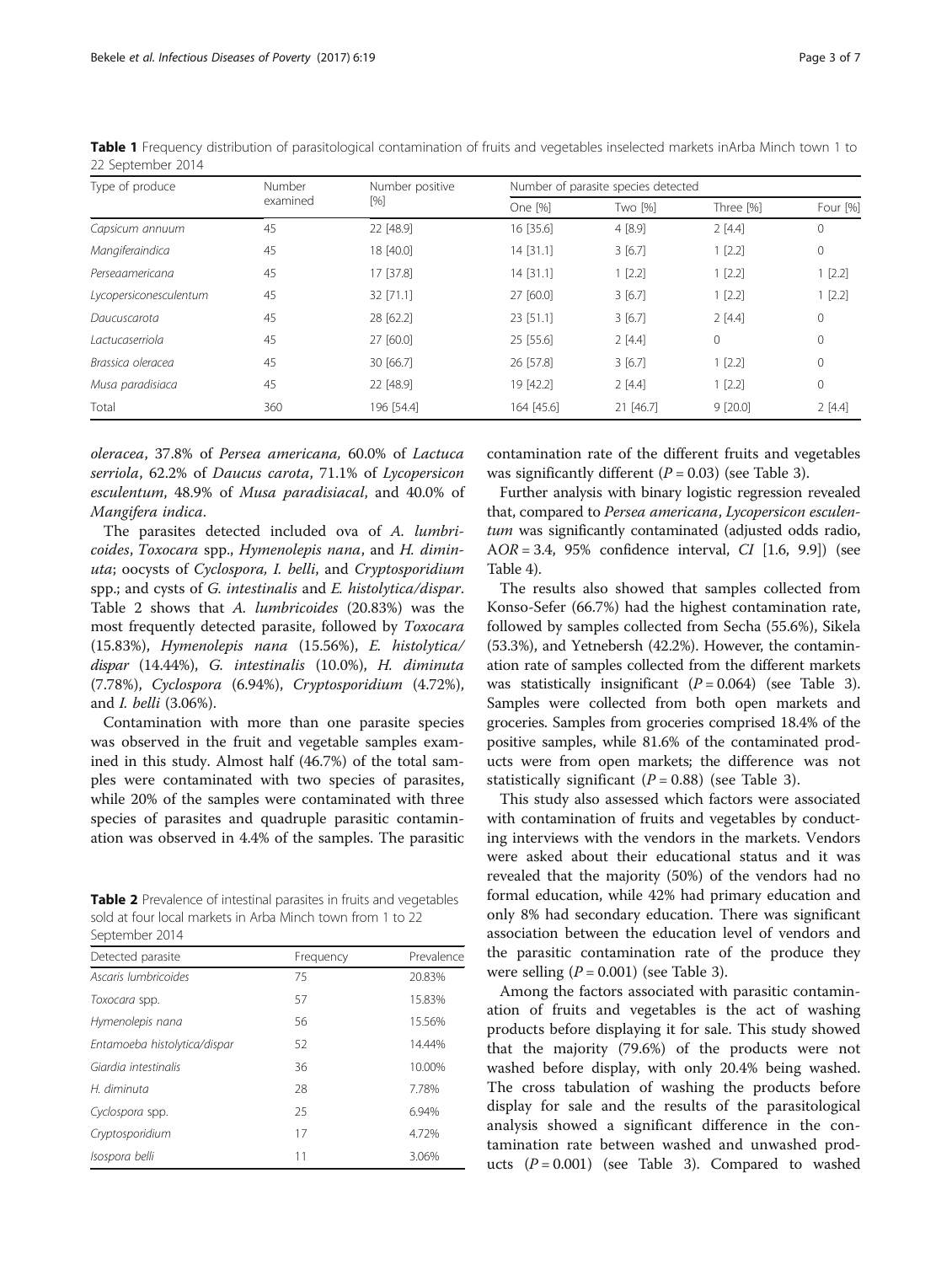<span id="page-3-0"></span>

| Table 3 Factors associated with parasitic contamination of fruits |
|-------------------------------------------------------------------|
| and vegetables sold in selected markets of Arba Minch town        |
| from 1 to 22 September 2014 determined using the chi-square test  |

| Variable                      | Result of parasitological analysis |       |             |         |
|-------------------------------|------------------------------------|-------|-------------|---------|
|                               | Positive [%]                       | Total | $x^2$ value | P-value |
| Educational status of vendors |                                    |       |             |         |
| No formal education           | 115 [63.9]                         | 180   |             |         |
| Primary education             | 70 [46.7]                          | 150   | 14.07       | 0.001   |
| Secondary education           | 11 [36.7]                          | 30    |             |         |
| Total                         | 196 [54.4]                         | 360   |             |         |
| Market                        |                                    |       |             |         |
| Secha                         | 50 [55.6]                          | 90    |             |         |
| Sikela                        | 48 [53.3]                          | 90    |             |         |
| Konso-sefer                   | 60 [66.7]                          | 90    | 4.98        | 0.064   |
| Yetnebersh                    | 38 [42.2]                          | 90    |             |         |
| Total                         | 196 [54.4]                         | 360   |             |         |
| Type of produce               |                                    |       |             |         |
| Lactucaserriola               | 27 [60]                            | 45    |             |         |
| Mangiferaindica               | 18 [40]                            | 45    |             |         |
| Perseaamericana               | 17 [37.8]                          | 45    |             |         |
| Lycopersiconesculentum        | 32 [71.2]                          | 45    | 8.79        | 0.03    |
| Daucuscarota                  | 28 [62.3]                          | 45    |             |         |
| Capsicum annuum               | 22 [48.9]                          | 45    |             |         |
| Musa paradisiaca              | 22 [48.9]                          | 45    |             |         |
| Brassica oleracea             | 30 [66.7]                          | 45    |             |         |
| Total                         | 196 [54.4]                         | 360   |             |         |
| Means of display              |                                    |       |             |         |
| On the floor                  | 111 [55.5]                         | 200   |             |         |
| On tops of tables             | 29 [39.7]                          | 73    | 5.66        | 0.722   |
| On wheelbarrow                | 36 [41.4]                          | 87    |             |         |
| Total                         | 196 [54.4]                         | 360   |             |         |
| Washed before display         |                                    |       |             |         |
| Yes                           | 40 [38.5]                          | 104   |             |         |
| No                            | 156 [60.9]                         | 256   | 6.78        | 0.001   |
| Total                         | 196 [54.4]                         | 360   |             |         |
| Source of water for washing   |                                    |       |             |         |
| Pipe                          | 21 [35.0]                          | 60    |             |         |
| River                         | 14 [48.3]                          | 29    | 1.771       | 0.441   |
| Well                          | 2[28.6]                            | 7     |             |         |
| Total                         | 37 [38.5]                          | 96    |             |         |
| Market type                   |                                    |       |             |         |
| Grocery                       | 36 [60]                            | 60    |             |         |
| Open market                   | 160 [53.3]                         | 300   | 0.39        | 0.88    |
| Total                         | 196 [54.4]                         | 360   |             |         |

products, the odds of unwashed products becoming contaminated with at least one parasite was 3.6 times higher (AOR = 3.6, 95% CI [1.9, 4.6]) (see Table [4](#page-4-0)).

The means of display was also assessed for association with parasitic contamination of fruits and vegetables; a statistically insignificant association was observed  $(P = 0.072)$ .

The sources of water used for washing products were also examined: pipe water (62.5%), well water (30.2%), and river water (7.3%). The analysis revealed that 35%, 48.3%, and 28.6% of the produce washed by pipe water, well water, and river water was contaminated with at least one parasite species, respectively. There was no significant difference observed in the contamination rate between the products washed by water from different sources  $(P = 0.441)$  (see Table 3).

## Discussion

Like many tropical countries, intestinal parasites are widely distributed in Ethiopia because of the favorable climate and unsanitary conditions that facilitate fecal pollution of water, foodstuffs, and soil [[2, 11](#page-6-0)]. The market chain lends itself to fruits and vegetables passing through several hands and as a result they might become contaminated with enteric bacteria, viruses, and parasitic pathogens [\[16](#page-6-0)].

The present study attempted to assess the level of contamination and prevalence of different intestinal parasites in various fruits and vegetables sold in local markets of Arba Minch, Southern Ethiopia. The overall parasitic contamination rate was found to be 54.4%, which is in agreement with other findings from southwest Ethiopia and elsewhere [[11](#page-6-0)–[15](#page-6-0)]. It is also, however, higher than that reported in similar studies from, Egypt, Ethiopia and Gaza governorates [\[5, 17](#page-6-0)–[20\]](#page-6-0). The incongruity between this study and others might be attributed to the variations in geographical locations, climatic and environmental conditions, differences in the sample size, the techniques used, poor post-harvest handling method and socioeconomic status.

Lycopersicon esculentum (71.2%) was found to be the most frequently contaminated product, followed by Brassica oleracea (66.7%), Daucus carota (62.3%), Lactuca serriola (60.0%), Capsicum annuum and Musa paradisiaca (48.9% each).Mangifera indica (40.0%) and Persea americana (37.8%) were found to be the least contaminated. The variation in contamination between the products might be explained by the fact that vegetables such as cabbage, carrot, and lettuce have larger and uneven surfaces, which make the parasites attach more easily to the surface. The smooth surface of Capsicum annuum, Persea americana, and Mangifera indica might reduce the rate of parasitic attachment hence explaining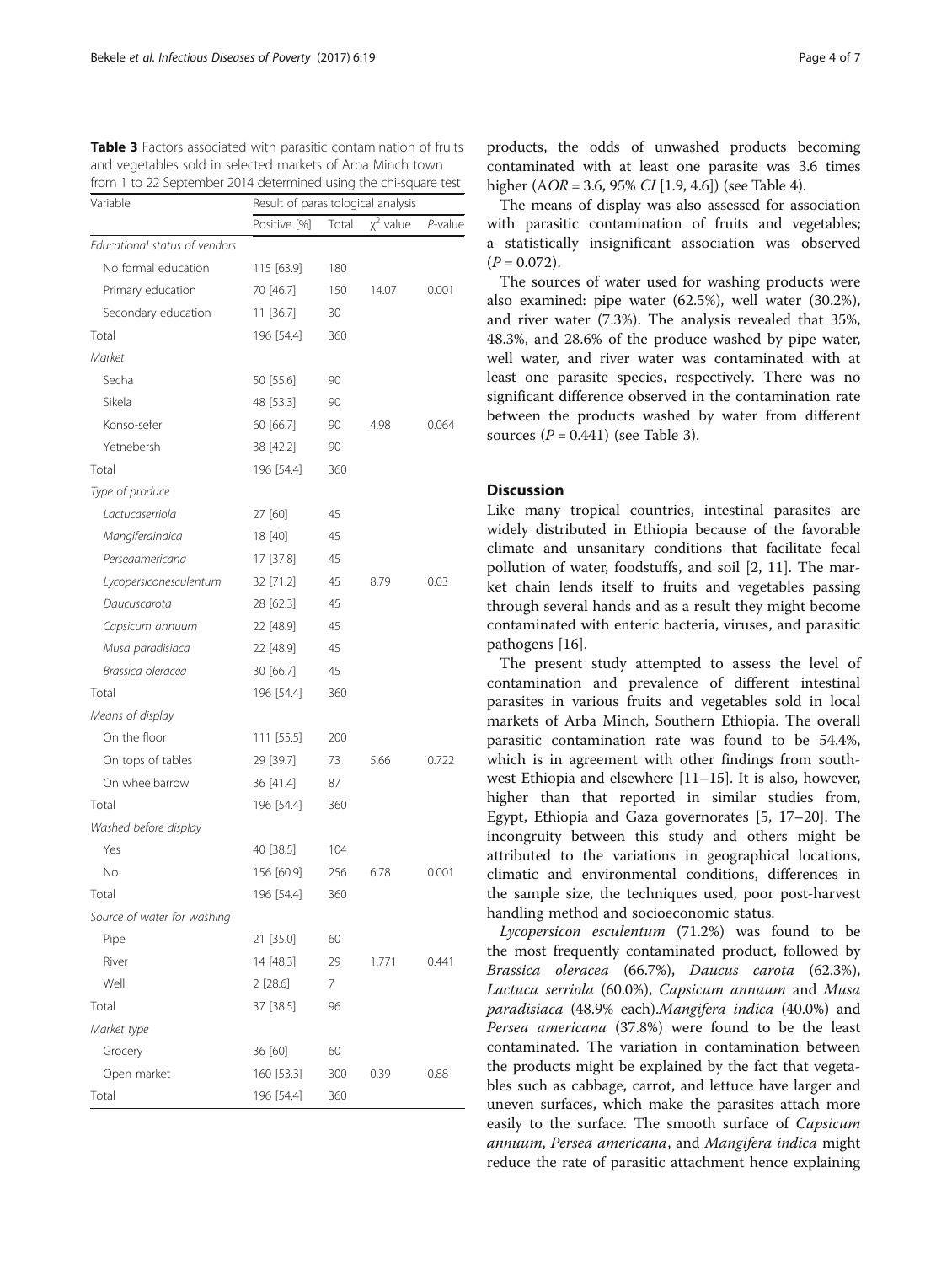<span id="page-4-0"></span>

| of Arba Minch town from 1 to 22 September 2014 |          | Table 4 Binary logistic regression of factors associated with parasitic contamination of fruits and vegetables sold in selected markets |
|------------------------------------------------|----------|-----------------------------------------------------------------------------------------------------------------------------------------|
| Variables                                      | Pos. (%) | Laboratory result for parasitic contamination<br>COR (95% CI) AOR (95% CI)                                                              |

Table 4 Binary logistic regression of factors associated with parasitic contable of Arba Minch town from 1 to 22 September 2014

|                             |              | COR (95% CI) AOR (95% CI) |                    |  |
|-----------------------------|--------------|---------------------------|--------------------|--|
| Sample type                 |              |                           |                    |  |
| Mangiferaindica             | 18 [40]      | $1.0$ (0.3, 2.4)          | $1.0$ (0.2, 2.6)   |  |
| Brassica oleracea           | 30 [66.7]    | $2.4$ (1.2, 5.8)*         | $2.2$ (1.0, 5.6)   |  |
| Daucuscarota                | 28 [62.3]    | 1.7(0.7, 4.4)             | 1.7(0.7, 4.6)      |  |
| Capsicum annuum             | 22 [48.9]    | $1.3$ (0.6, 2.6)          | $1.3$ (0.5, 2.8)   |  |
| Lactucaserriola             | 27 [60]      | $1.8$ (0.8, 4.3)          | $1.8$ (0.7, 4.4)   |  |
| Lycopersiconesculentum      | 32 [71.2]    | $2.5$ (1.1, 5.9)*         | 3.4 (1.6, 9.9)     |  |
| Musa paradisiaca            | 22 [48.9]    | $1.2$ (0.5, 2.7)          | 1.2(0.4, 2.9)      |  |
| Perseaamericana**           | 17 [37.8]    |                           |                    |  |
| Washed before display       |              |                           |                    |  |
| No                          | 156 [38.5]   | 3.1 $(1.8, 4.4)^*$        | 3.6(1.9, 4.6)      |  |
| Yes**                       | 40 [60.9]    |                           |                    |  |
| Market                      |              |                           |                    |  |
| Secha                       | 50 [55.6]    | 0.5(0.3, 1.0)             | $0.5$ $(0.3, 0.9)$ |  |
| Sikela                      | 48 [53.3]    | $0.6$ $(0.4, 1.0)$        | $0.5$ $(0.3, 1.1)$ |  |
| Konso-Sefer                 | 60 [66.7]    | $1.1$ (0.6, 2.0)          | $1.1$ $(0.5, 2.1)$ |  |
| Yetnebersh**                | 38 [42.2]    |                           |                    |  |
| Means of display            |              |                           |                    |  |
| On the floor                | 111 [55.5]   | $1.2$ (0.5, 5.1)          | 1.7(0.4, 5.1)      |  |
| On wheelbarrow              | 36 [41.4]    | 1.5(0.3, 4.9)             | 1.6(0.4, 5.5)      |  |
| On table**                  | 29 [39.7]    |                           |                    |  |
| Market type                 |              |                           |                    |  |
| Grocery                     | 36 [60]      | $1.2$ (0.6, 1.9)          | $1.2$ (0.6, 2.1)   |  |
| Open market                 | 160 [53.3]** |                           |                    |  |
| Vendor's educational status |              |                           |                    |  |
| No formal education         | 115 [63.9]   | $1.2$ (0.6, 2.6)          | $1.3$ (0.6, 2.8)   |  |
| Primary education           | 70 [46.7]    | $0.9$ $(0.4, 1.8)$        | $0.9$ $(0.6, 1.9)$ |  |
| Secondary education**       | 11 [36.7]    |                           |                    |  |

\*Significant at P-value of 0.05; \*\*reference category

the lower contamination rate observed in this study [[5](#page-6-0), [21](#page-6-0)].

In this study, A. lumbricoides was the most frequently detected parasite with a prevalence of 20.83%. The predominance of A. lumbricoides agrees with studies conducted in Philippines and Kenya [\[11, 21](#page-6-0)]. This dominance might be associated with this parasite's ubiquitous distribution, the high number of eggs produced by the fecund female parasite which contributes to the parasite ubiquitous distribution, and the strong and resistant nature of the eggs that enables them to survive unfavorable conditions. The eggs can survive in the absence of oxygen, live for two years at 5–10 °C, and be unaffected by desiccation for two to three weeks [[22\]](#page-6-0).

The second most prevalent contaminant was Toxocara species with the prevalence of 15.83%. This dominance might be attributed to the fertility of Toxocara female adults producing up to 10 000 eggs daily and the nature of the eggs, which may survive for up to ten years resisting harsh environmental conditions [[23, 24](#page-6-0)].

H. nana was the third most frequently detected parasite in this study, with a prevalence of 15.56%. This finding is higher than the finding of 8.3% reported in Jimma, Ethiopia and also a study done in Banha, Egypt, which reported a prevalence of 2.8%. The difference observed might be due to difference in climatic conditions and geographical location [[15, 25\]](#page-6-0).

In this study, no ova of hookworm are detected. This is in agreement with other studies conducted in Jimma, Ethiopia and Banha, Egypt [[15](#page-6-0), [25\]](#page-6-0). It is known that hookworm has a very short life span in the soil and this characteristic might have contributed to its absence in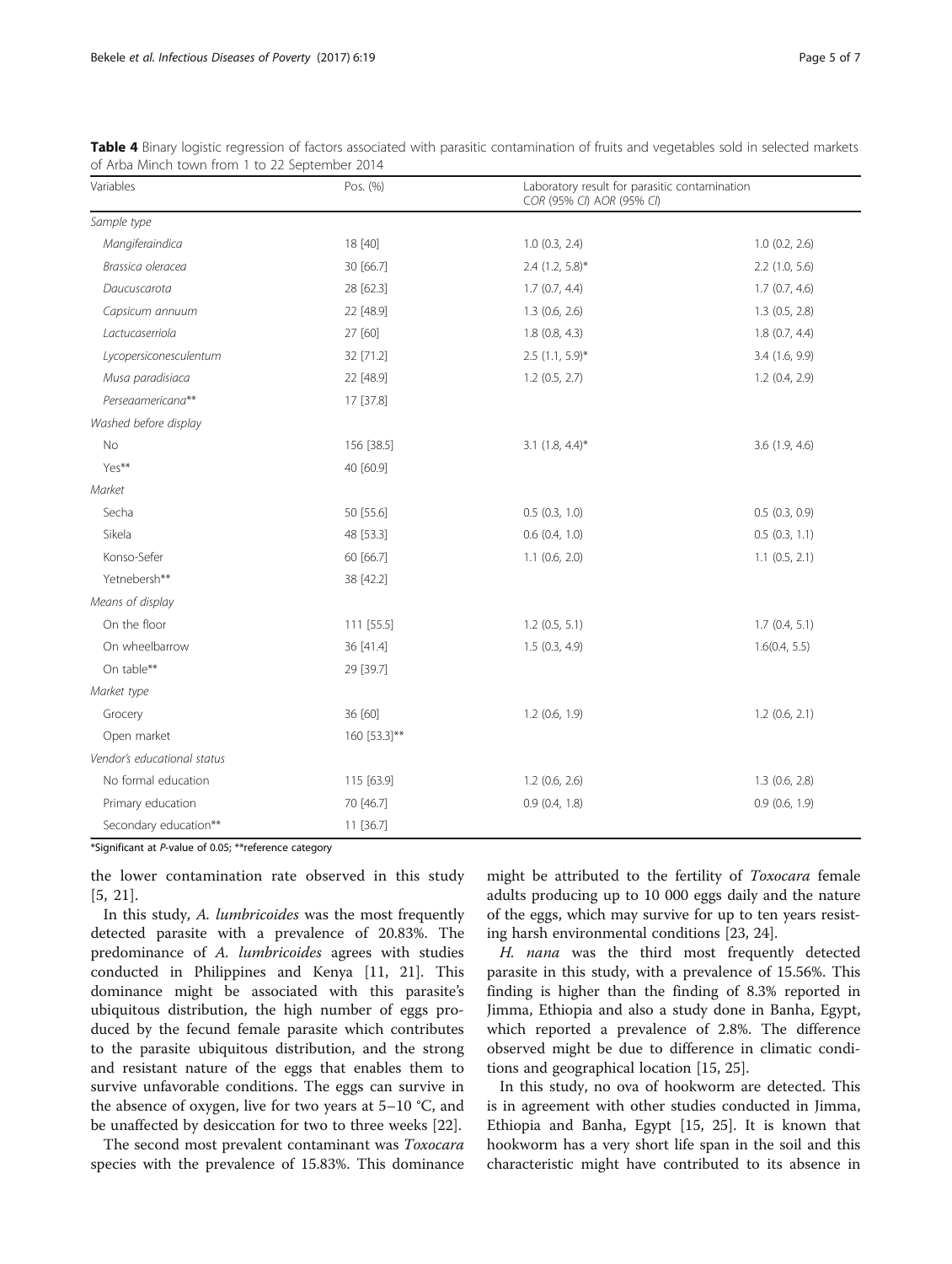<span id="page-5-0"></span>the present study [[26](#page-6-0), [27](#page-6-0)]. On the contrary, a study done in Jos, Nigeria has reported the contamination of vegetables with hook worm species [[28\]](#page-6-0). The differences might be attributed to differences in geographical locations, climatic conditions, and types of soil [\[28, 29\]](#page-6-0).

Various studies support the findings of this study in regards to contamination of fruits and vegetables with G. intestinalis. These include a study done in Tripoli, Libya, and Ardabil, Iran, reporting a prevalence of 10% and 7%, respectively [[7, 30\]](#page-6-0). Our findings on G. intestinalis are also in agreement with a recent study done in Ahar, Iran, which reported a prevalence of 10% [[31\]](#page-6-0).

In general, comparing with other similar studies done in the region, a higher rate of parasitic contamination of fruits and vegetables was observed in this study and this could be attributed to many factors such as geographical location, type and number of samples examined, methods used for detection of the intestinal parasites, type of water used for irrigation, and post-harvesting handling methods, which are different from one country to another. In addition to the above factors, individual hygienic habits, sanitary facilitations, and climatic conditions all play a significant role [[3\]](#page-6-0).

Contamination with multiple species was observed in all kinds of fruits and vegetables in this study. This might indicate the possibility of a high-level contamination of fruits and vegetables, which perhaps results in multiple parasitic infections in humans. It might also indicate the persistence of intestinal parasitic infections in the area [[13](#page-6-0)].

Even though it was statistically insignificant, the contamination rate was different for the samples collected from different markets. Samples collected from Konso-Sefer showed a higher rate of contamination. This might be associated with the way the products are displayed and the act of washing produce before display. The majority (55.5%) of the samples was displayed on the floor, which exposes them to flies, and 60.9% of the samples were not washed before display. It has been reported that flies can act as a vector for parasites such as Cryptosporidium parvum [[32\]](#page-6-0).

The odds of unwashed produce before display becoming contaminated with at least one parasite was 3.6 times higher ( $AOR = 3.6$ , 95% CI[1.9, 4.6]) when compared with those washed before display. This might be due to the risk of contamination of the produce during transportation and other post-harvest related activities [[15, 32\]](#page-6-0).

## Conclusion

The high prevalence of intestinal parasites in the fruits and vegetables consumed in Arba Minch indicates that produce is one of the sources leading to parasitic infections among the public. The authors believe that prevention of contamination remains the most effective way of reducing fruit- and vegetable-borne parasitic infections,

and this can be achieved by proper washing of vegetables, improved hygienic practices of vegetable handlers, and improvements in sanitation standards. Comprehensive health education should also be given to vendors and farmers. Vendors should ensure that produce does not make contact with the soil when displaying for selling. In addition, other research must be done to evaluate the level of parasitic contamination of farm products, water, and soil in which fruits and vegetables are cultivated.

## Additional file

[Additional file 1:](dx.doi.org/10.1186/s40249-016-0226-6) Multilingual abstracts in the six official working languages of the United Nations. (PDF 769 kb)

#### Abbreviations

AOR: Adjusted odds ratio; CI: Confidence interval; COR: Crude odds ratio

#### Acknowledgments

We would like to thank Arba Minch Hospital Leishmaniasis Research Laboratory for its contribution. We would also like to extend our gratitude to the vendors for their willingness and cooperation during the study.

#### Funding

The study was supported by the Arba Minch Hospital Leishmaniasis Research and Treatment Centre. The funders played no role in the study design, data collection, and data analysis or interpretation.

#### Availability of data and materials

The datasets analyzed during the current study are available from the corresponding author on reasonable request.

#### Authors' contributions

Conceived the study: FB. Designed the study: FB, TT, TY. Involved in data collection: FB, TT, GB, TY. Participated in data analysis and interpretation: FB, TT, GB. Drafted the paper: FB. Critically reviewed the paper: TT, GB. All authors read and approved the final paper.

#### Authors' information

FB is a lecturer in Medical Parasitology at WolaitaSodo University, Department of Public Health. TT is a lecturer in Medical Parasitology at Jimma University. GB is an assistant lecturer in Medical Laboratory Technology at Arba Minch University. TY is a lecturer in Medical Parasitology at Arba Minch University.

#### Competing interests

The authors declare that they have no competing interests.

## Consent for publication

Not applicable.

#### Ethics approval and consent to participate

The study protocol was reviewed and approved by the Jimma University Ethical Review Board [Rpgc/512/2014]. Data were collected using questionnaires after the purpose of the study was explained to the respondents (vendors of fruits and vegetables) and verbal consent was obtained.

#### Author details

<sup>1</sup>Department of Public Health, College of Health Sciences and Medicine Wolaita Sodo University, P.O. Box 138, Wolaita Sodo, Ethiopia. <sup>2</sup>Department of Medical Laboratory Sciences and Pathology, College of Public Health and Medical Sciences, Jimma University, P.O. Box 378, Jimma, Ethiopia. <sup>3</sup>Department of Medical Laboratory Science, College of Health Sciences and Medicine Arba Minch University, P.O. Box 21, Arba Minch, Ethiopia.